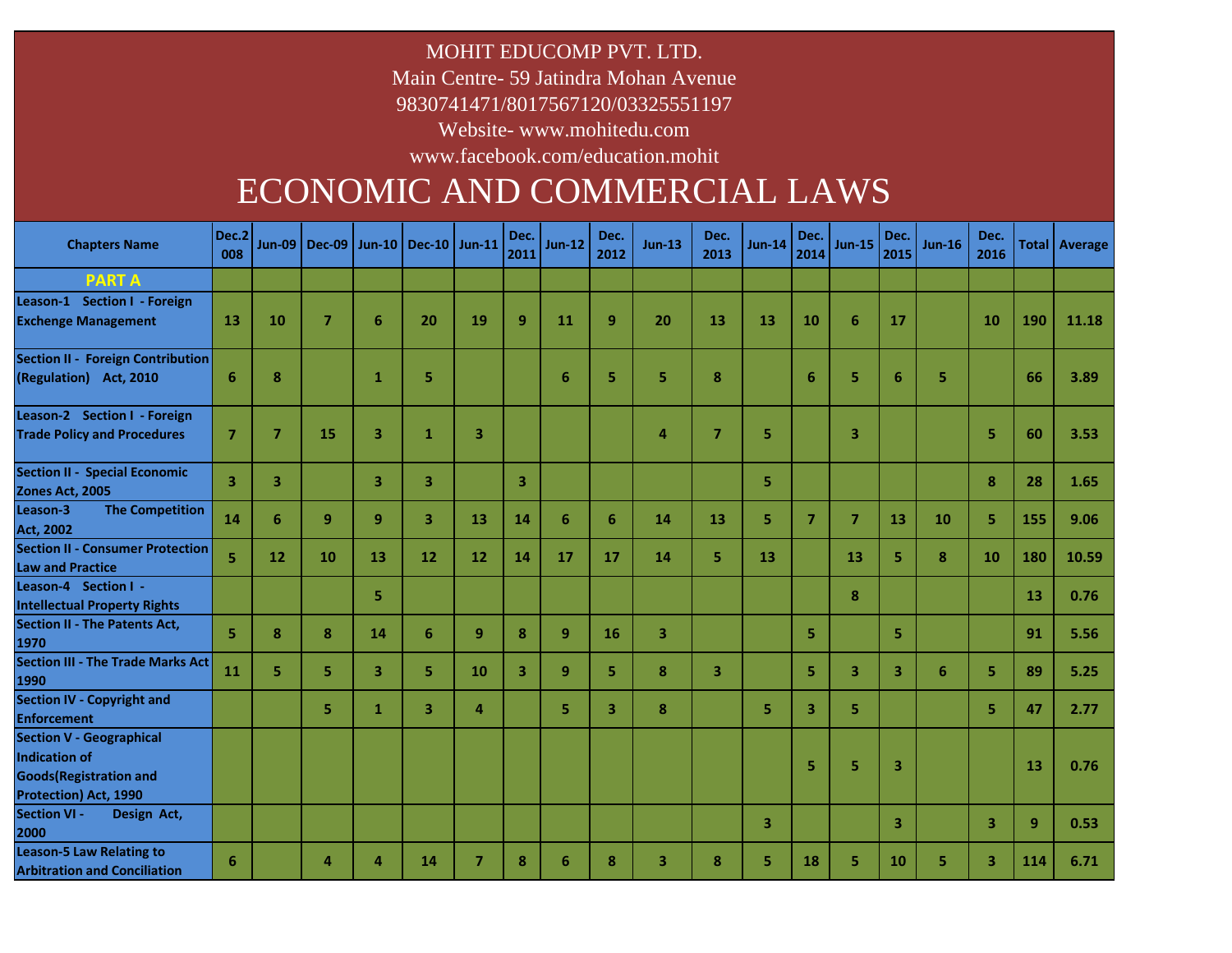| Leason- 6 Law Relating to<br><b>Transfer of Property</b>                                               | 26             | 25 | 37             | 20             | 28 | 10             | 20             | 16             | 17             | 17 | 10 | 7  | 18 | 6  |                | 27 | 10                      | 295       | 17.35     |
|--------------------------------------------------------------------------------------------------------|----------------|----|----------------|----------------|----|----------------|----------------|----------------|----------------|----|----|----|----|----|----------------|----|-------------------------|-----------|-----------|
| <b>Leason-7 Law Relating to</b><br><b>Stamps</b>                                                       | $\overline{7}$ | 6  | $\overline{7}$ | 4              | 10 | 6              | 5              | 10             | 5              | 21 | 3  | 3  |    | 5. | 5              | 5. | 5.                      | 107       | 6.29      |
| Leason-8<br><b>Law Relating</b><br>to Contract Introduction                                            | 15             | 27 | 13             | 10             | 20 | 13             | 22             | 24             | 5              |    | 10 | 8  |    | 6  | 13             | 5  | 13                      | 204       | <b>12</b> |
| <b>Performance and Discharge or</b><br><b>Termination of Contracts</b>                                 | 1              | 1  | 5              | $\overline{7}$ |    | 10             | $\overline{2}$ | $\overline{7}$ |                |    |    |    | 8  |    |                | 5. |                         | 46        | 2.71      |
| <b>Indemnity and Guarantee</b>                                                                         | $6\phantom{1}$ | 1  | 5.             | 1              |    | $\overline{2}$ | 5              |                |                |    |    |    |    |    |                |    |                         | 20        | 1.18      |
| <b>Bailment and Pledge</b>                                                                             |                |    |                | 1              |    | 5              |                |                |                |    |    | 5  |    |    |                |    |                         | 11        | 0.65      |
| Law og Agency                                                                                          |                | 6  |                | $\overline{7}$ | 1  | 5              | 5              | $\overline{2}$ |                |    |    |    |    |    |                |    |                         | 26        | 1.53      |
| <b>Leason-9 Prevention of money</b><br><b>Leundering</b>                                               | 3              | 8  | 5              |                | 8  | 5              | 8              | 4              | 1              | 1  | 5  | 5. |    | 8  | $\overline{7}$ | 5  | 8                       | 81        | 4.67      |
| <b>PART B</b>                                                                                          |                |    |                |                |    |                |                |                |                |    |    |    |    |    |                |    |                         |           |           |
| <b>Leason-10 Law Relating to</b><br><b>Essential Commodities Weight and</b><br><b>Measures</b>         |                |    |                |                |    |                |                |                |                |    |    |    |    |    |                |    |                         |           |           |
| Section I - Essential<br><b>Commodities Act, 1995</b>                                                  |                | 8  | 8              | 8              | 6  | 3              | 3              | 8              | 13             |    | 5  |    | 5  | 5  | 3              | 5. | 5.                      | 85        | 5.00      |
| <b>Section II - The Legal Metrology</b><br>Act, 2009                                                   | 3              | 3  | 6              |                | 3  | 3              | 6              | 3              | $\overline{7}$ | 5  | 3  | 5. | 3  | 3  | 3              |    |                         | 56        | 3.35      |
| <b>Leason-11 Law Relating to</b><br><b>Societies</b>                                                   | 1              |    |                |                |    | 1              | 8              | 1              | 1              |    | 5. | 13 | 5. | 5. | 3              | 5. | 3                       | 51        | 3.00      |
| Leason-12 Law Relating to Trust                                                                        |                |    |                |                | 4  |                |                |                | 4              |    | 5. |    | 3  | 3  | 6              | 10 | $\overline{\mathbf{3}}$ | 38        | 2.24      |
| Leason-13 Section I -<br><b>Industries Development and</b><br><b>Regulation</b>                        | 8              | 5  |                | 1              | 3  |                | 8              |                |                | 1  | 5  | 12 |    | 5  | 10             | 5  | 3                       | 66        | 3.38      |
| <b>Section II - The Micro Small and</b><br><b>Medium Enterprises</b><br><b>Development Act, 2006</b>   | 3              |    |                | 3              | 3  | 3              |                |                |                |    | 3  |    | 3  | 3  |                | 5  | 5                       | 31        | 1.82      |
| Leason-13 Section I -Law<br><b>Relating to Polution Control and</b><br><b>Environmental Protection</b> | 5              | 5  | 3              | 8              | 8  | 13             | 3              | 5              | 3              |    | 13 |    |    | 10 |                | 5  | 10                      | 91        | 5.35      |
| <b>Section II - Public Liability</b><br><b>Insurance Act, 1991</b>                                     | з              |    |                | 5              |    |                | 5.             | з              | 4              | з. |    |    | з  | з  | 5.             |    |                         | 34        | 2.00      |
| <b>Section III - The National Green</b><br><b>Tribunal Act, 2010</b>                                   |                |    |                |                |    |                | 5              |                | 5              |    | 3  | 5. | 3  | 3  | 10             | 5. | 5                       | 44        | 2.59      |
| <b>Section IV - Prevention and</b><br><b>Control of Air Polution</b>                                   |                |    |                |                |    |                | 5              |                |                | 3  |    |    |    |    |                | 5. |                         | 13        | 0.76      |
| <b>Section V - Prevention and</b><br><b>Control of Water Polution</b>                                  |                |    | 3              |                |    |                |                | 8              |                |    |    |    |    | 5  |                |    | 3                       | <b>19</b> | 1.12      |
| Leason-15 Law relating to<br><b>Registration of Documents</b>                                          | 6              | 7  | 5              | 16             | 1  | 9              | <b>10</b>      | 12             | 8              | 3  | 3  | 5. | 15 |    | 5              |    | 5                       | 110       | 6.47      |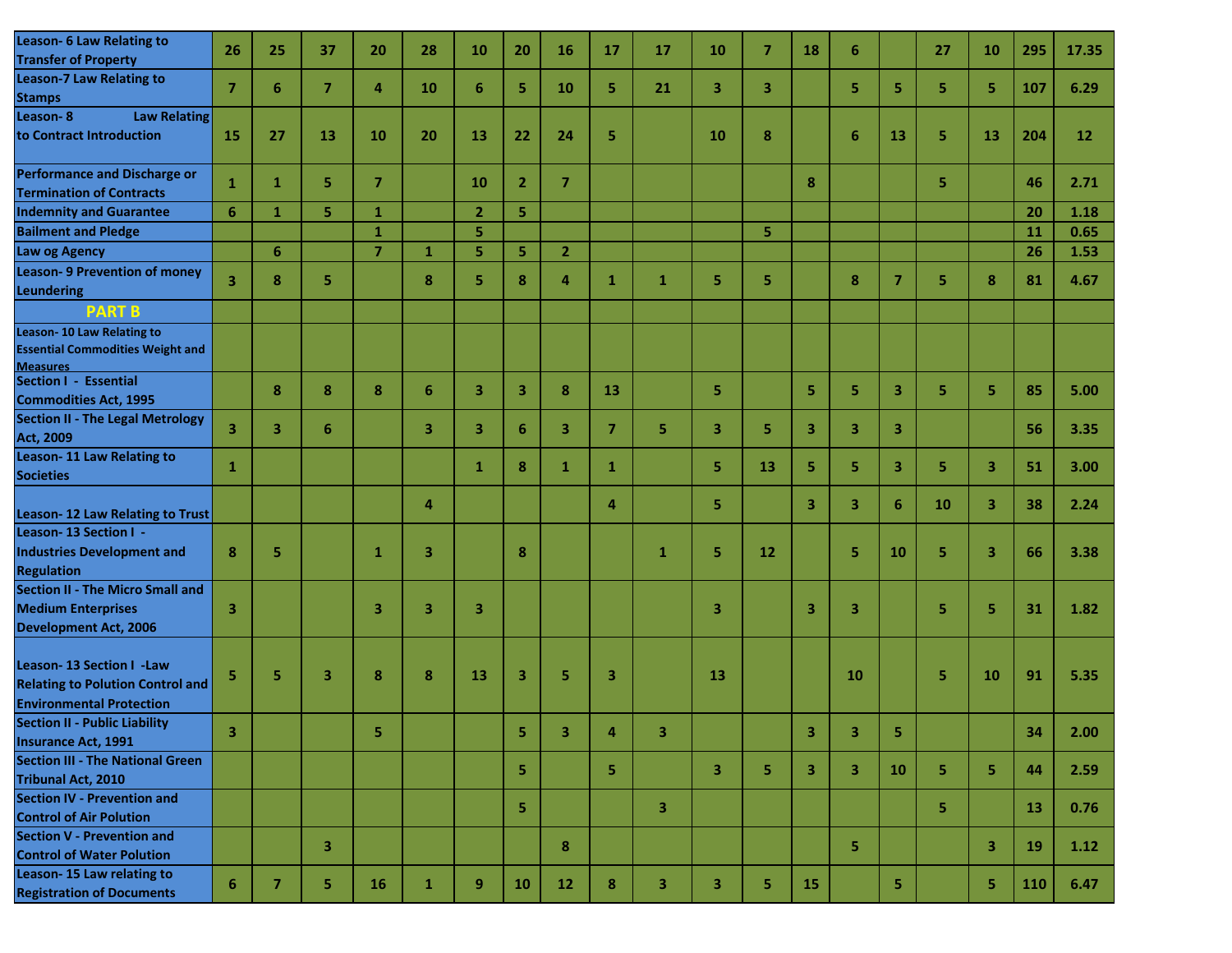**323**

*Roll No. .....................................*

*Time allowed : 3 hours Maximum marks : 100*

*Total number of questions : 6* Total number of printed pages : 4

*NOTE : Answer ALL Questions.*

# **PART-A**

- **1.** (*a*) Explain the procedure relating to establishment of Appellate Tribunal under Foreign Exchange Management Act, 1999.
	- (*b*) Discuss the mission and the ways through which WIPO promotes the development and use of international intellectual property system.
	- (*c*) State the obligation of banks on KYC policy as per guidelines issued by Reserve Bank of India.
	- (*d*) What is meant by contracts "uberrimae fidei" ? Which contracts are in general may be treated as contracts "uberrimae fidei" ?
	- (*e*) Describe the privileges of Export and Trading House Status Holders in pursuance to the foreign trade policy.

(*5 marks each*)

# *Attempt all parts of either Q. No. 2 or Q. No. 2A*

**2.** (*a*) Samir, on a holiday with his family, hired a taxi service. The taxi was in a poor condition and the driver had not adequate rest and drove rushly. Eventually, it went burst in the middle of the way. As a result, Samir and his family could not reach the airport in time to catch their flight. Decide, whether, Samir may be treated as a consumer under Consumer Protection Act, 1986 ?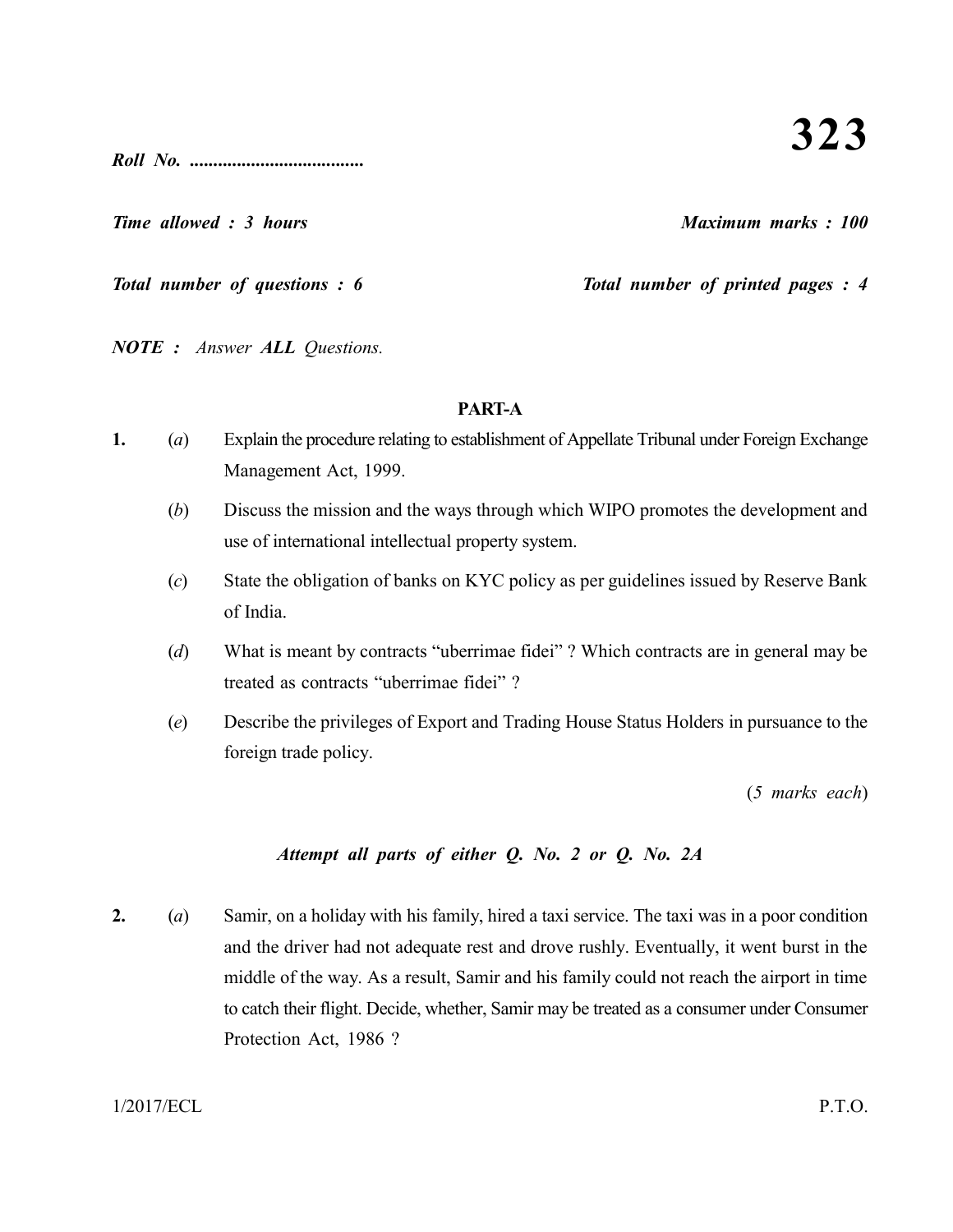(*b*) Discuss the functions of Special Economic Zone Authority under Special Economic Zones Act, 2005.

: 2 :

- (*c*) Differentiate between vested and contingent interest under Transfer of Property Act, 1882.
- (*d*) A invites B to stay with him during winter vacation at his residence. B accepts the invitation and informs A accordingly. When B reaches A's house, he finds it locked and he has to stay in a hotel. Can B claim damages from A ?
- (*e*) Explain the term "Abuse of Dominance" under Competition Act, 2002.

(*3 marks each*)

#### *OR (Alternate question to Q. No. 2)*

- **2A.** (*i*) Are securities dealt in depository liable to stamp duty under the provisions of Indian Stamp Act, 1899 ?
	- (*ii*) How the attachment of property is executed under Prevention of Money Laundering Act, 2002 ?
	- (*iii*) Does the Alternate Dispute Resolution (ADR) processes provide procedural flexibility of a conventional trial ? Explain.

(*5 marks each*)

**3.** (*a*) Anil bequeaths his all properties to B desiring him to divide the bulk of the property among Sunil's Children. State, whether the trust has been created with sufficient certainty ? State also the certainities which are required to create a valid trust under Indian Trusts Act, 1882.

(*5 marks*)

(*b*) State the composition and jurisdiction of National Commission under Consumer Protection Act, 1986.

(*5 marks*)

1/2017/ECL Contd. ........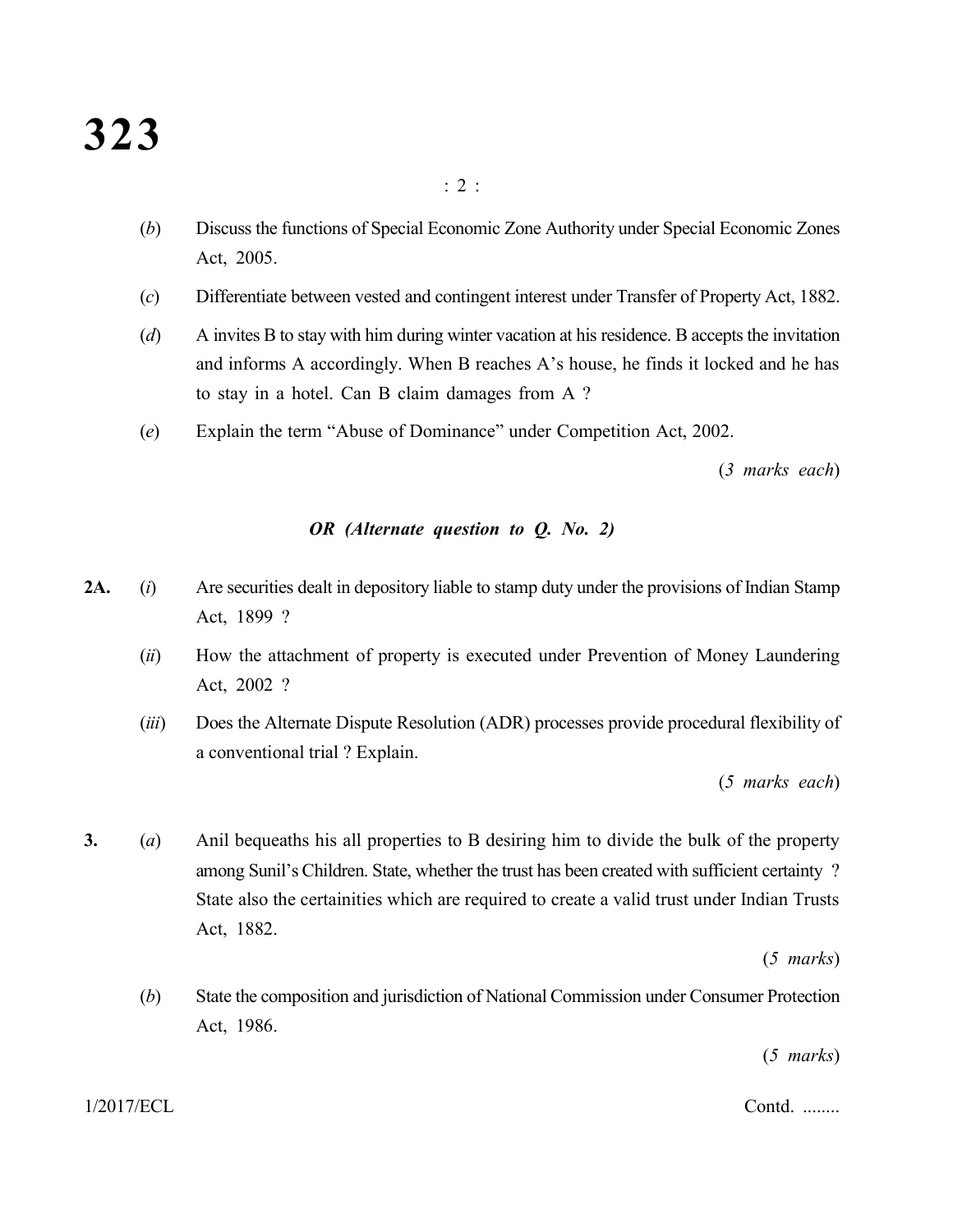(*c*) Aman hired a room in a hotel and paid a week's rent in advance. After registering, he went up to occupy the room. Aman found a notice on the wall that "The proprietor will not be responsible for articles lost or stolen, unless handed over to the manager of the hotel for safe custody." Owing to the negligence of the hotel staff, a thief gained access to the room and stole some goods of Aman. State whether the proprietor of the hotel is liable for the loss caused to Aman ? State also which type of contract it is ?

(*5 marks*)

**4.** (*a*) State the composition, duties, powers and functions of Competition Commission of India under Competition Act, 2002.

(*8 marks*)

(*b*) Discuss the provisions regarding the appointment of arbitrators under the Arbitration and Conciliation Act, 1996.

(*7 marks*)

#### **PART-B**

**5.** (*a*) What is meant by 'Substantial Expansion' ? When the nature of expansion would not amount to substantial expansion under Industries (Development and Regulation) Act, 1951 ? (*3 marks*) (*b*) Under what circumstances a Sub-Registrar can refuse to register a document under The Registration Act, 1908 ? (*3 marks*) (*c*) Discuss the procedure for award of relief under the Public Liability Insurance Act, 1991. (*3 marks*) (*d*) What is "Environmental Audit" ? Explain. (*3 marks*) (*e*) Describe the powers of trustees under the Indian Trusts Act, 1882. (*3 marks*)

1/2017/ECL P.T.O.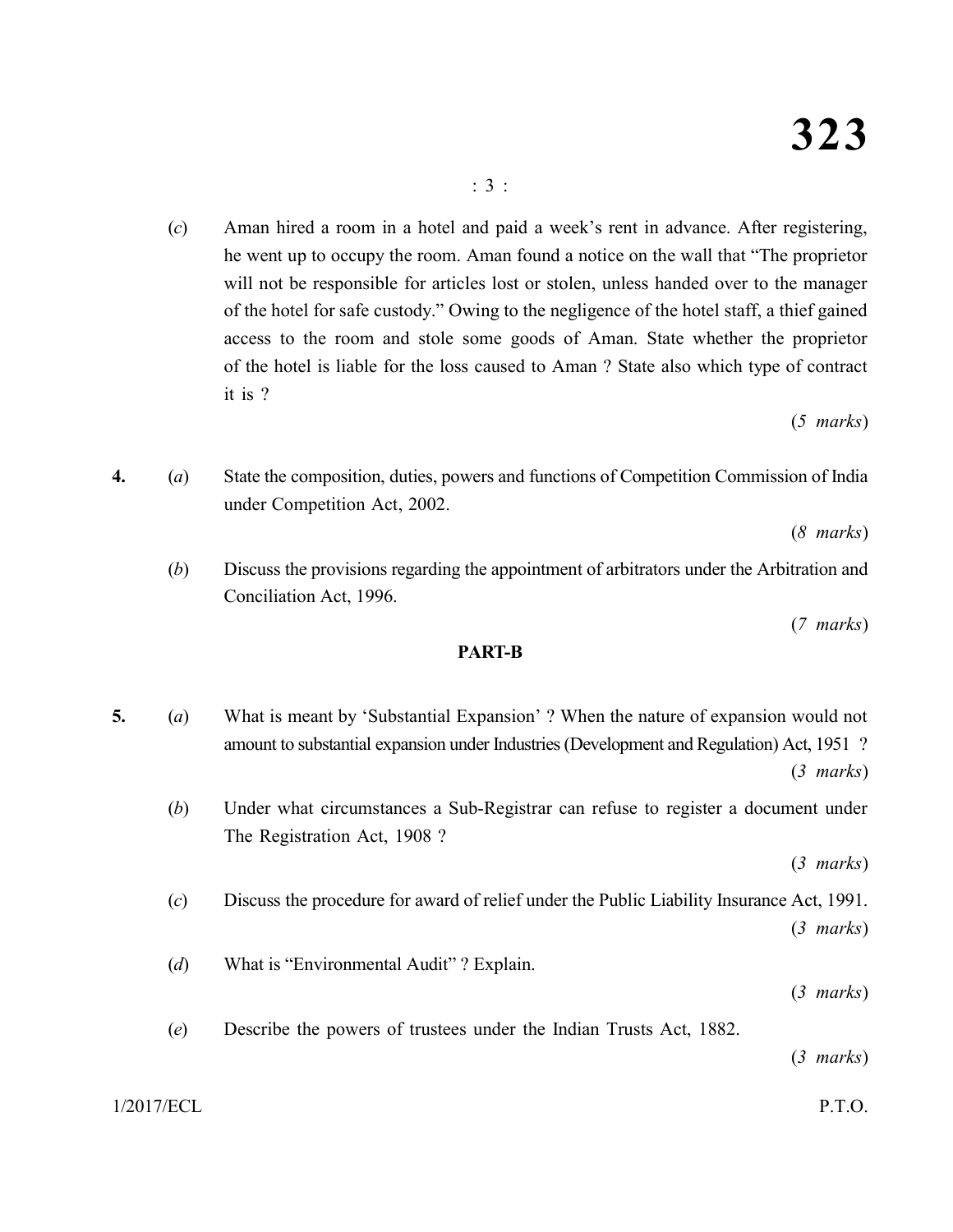#### : 4 :

#### *Attempt all parts of either Q. No. 6 or Q. No. 6A*

**6.** (*a*) Discuss the criteria of classification of the enterprises engaged in the manufacture of goods or in rendering services in micro, small and medium enterprises.

(*5 marks*)

(*b*) Explain the heads under which compensation or relief for damages may be claimed under the National Green Tribunal Act, 2010.

(*5 marks*)

(*c*) Comment on the presumption of culpable mental state. Who can avoid such presumption of culpable mental state as stated under the Essential Commodities Act, 1955 ? (*5 marks*)

#### *OR (Alternate question to Q. No. 6)*

**6A.** (*i*) State the functions of the Central Pollution Board constituted under AIR (Prevention and Control of Pollution) Act, 1981.

(*5 marks*)

(*ii*) What steps should be taken to dissolve a society constituted under the provision of Societies Registration Act, 1860 ?

(*5 marks*)

(*iii*) Discuss the powers of Legal Metrology Officer regarding inspection and seizure under Legal Metrology Act, 2009.

(*5 marks*)

 $\overline{\hspace{1.5cm}}$  0  $\overline{\hspace{1.5cm}}$ 

 $1/2017/ECL$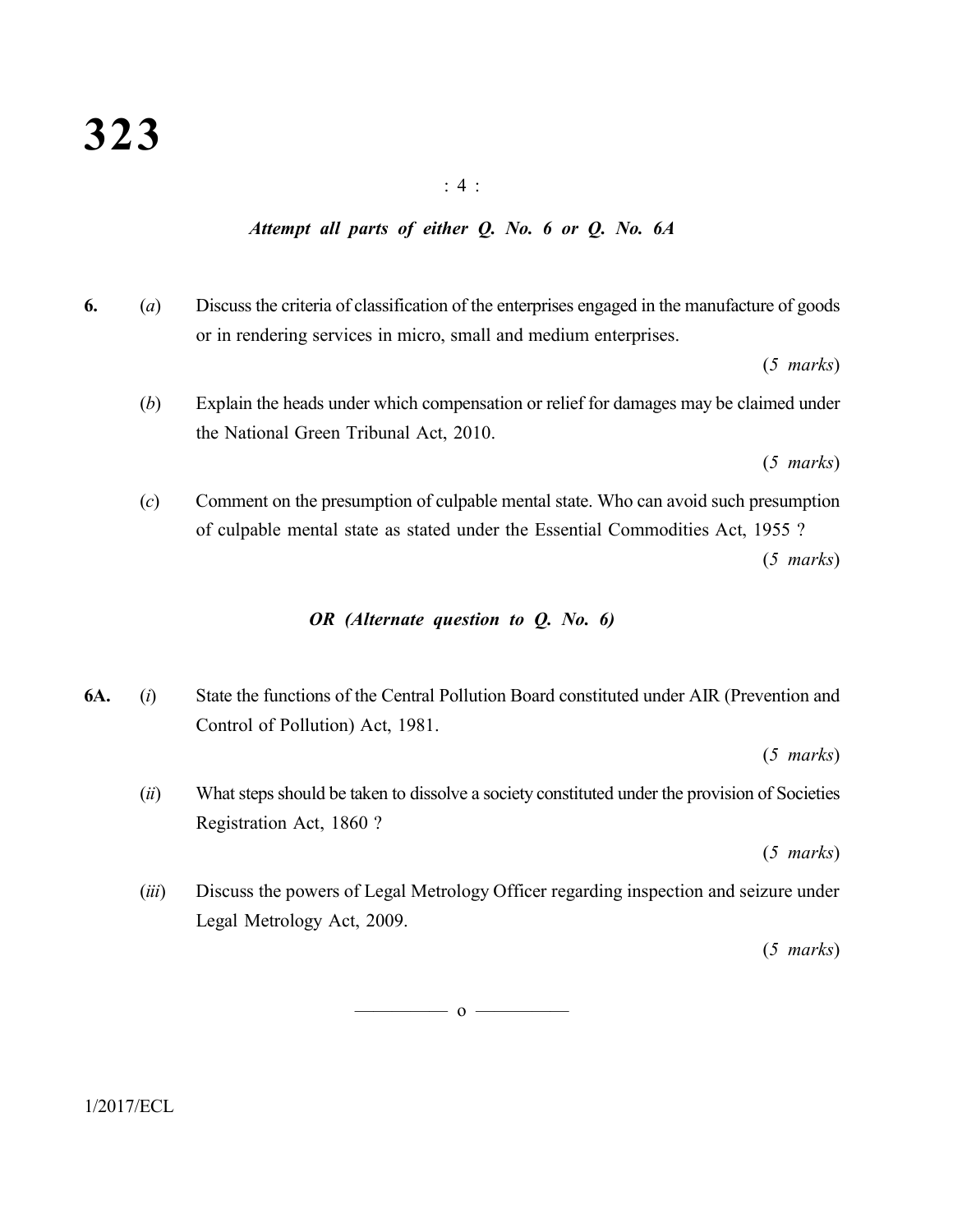*Roll No. .....................................*

*Time allowed : 3 hours Maximum marks : 100*

*Total number of questions : 6* Total number of printed pages : 4

*NOTE : Answer ALL Questions.*

# **PART-A**

- **1.** (*a*) What is current account transaction under Foreign Exchange Management Act, 1999.
	- (*b*) State the legal provisions regarding infringement of copy right stated in the Copyright Act, 1957.
	- (*c*) Is the offence committed under Prevention of Money Laundering Act, 2002 is cognizable and bailable ? State the law and procedure relating to it.
	- (*d*) What is meant by "Geographical Indications" under intellectual property rights ?
	- (*e*) What is meant by 'Service Export from India Scheme' (SEIS). Which services shall be eligible under service export from India scheme.

(*5 marks each*)

# *Attempt all parts of either Q. No. 2 or Q. No. 2A*

- **2.** (*a*) Pankaj booked a flat in Sagar Housing Board colony. Housing Board registered it and agreed to give possession within two years. After receiving the price of the flat Housing Board failed to give possession to Pankaj within the agreed period. Is it a deficiency in service under Consumer Protection Act, 1986 ?
	- (*b*) When the Board of Approval is empowered to suspend the letter of approval granted to the developer under Special Economic Zone (SEZ) Act, 2005.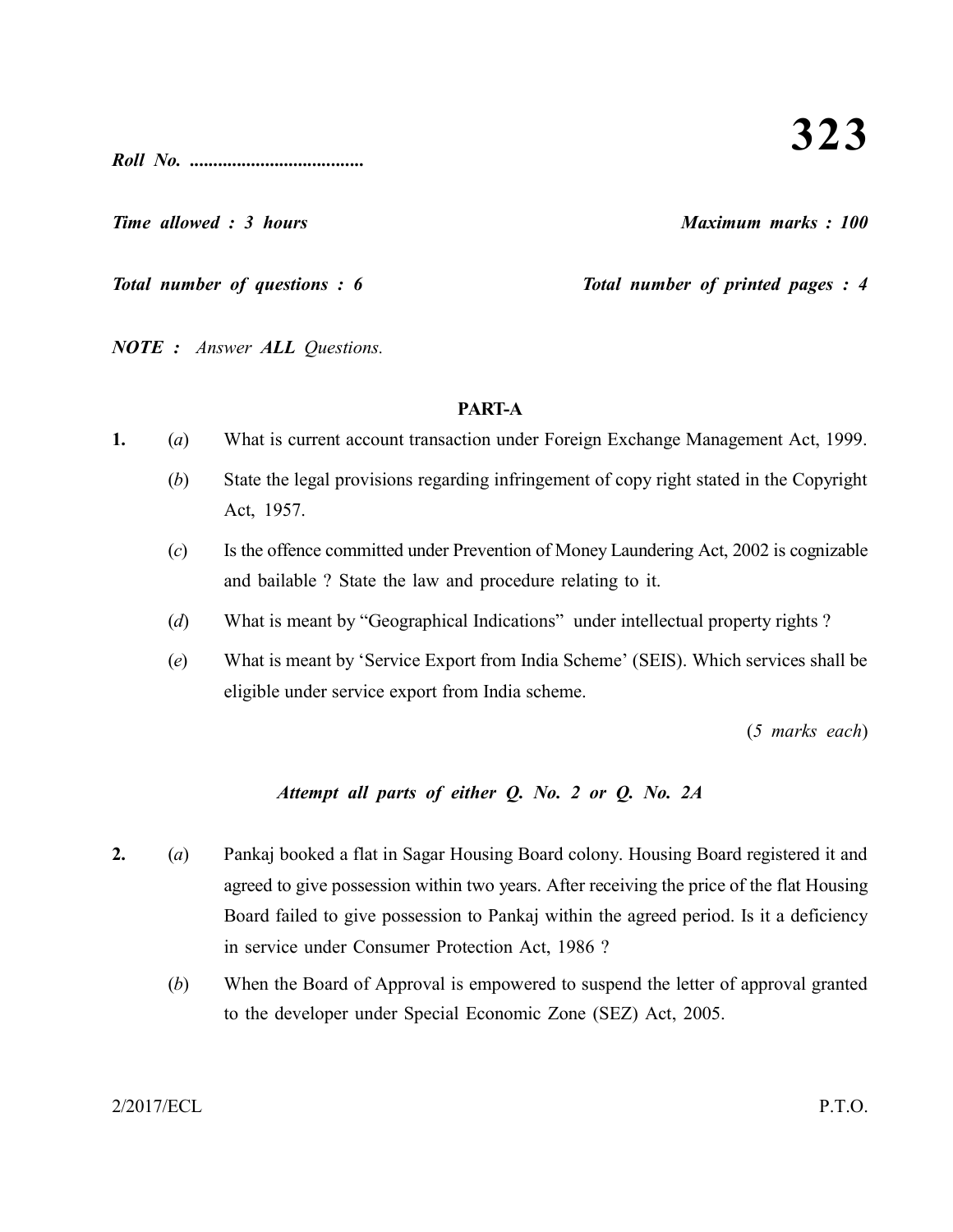(*c*) Explain the meaning of 'Usufractuary Mortgage' as given under the Transfer of Property Act, 1882.

 $\cdot$  2  $\cdot$ 

- (*d*) A agreed to supply B certain goods to be produced from Indonesia. The goods could not be produced due to riots and civil disturbances in Indonesia. Decide, whether the non-performance of the contract may be excused ?
- (*e*) Describe the duties and powers of Director General under Competition Act, 2002.

(*3 marks each*)

## *OR (Alternate question to Q. No. 2)*

**2A.** (*i*) State the provisions of Indian Stamp Act, 1899 regarding the payment of stamp duty for renewing debentures.

(*5 marks*)

(*ii*) What information is required to be preserved by Banks under Prevention of Money Laundering Act, 2002. Discuss also the process of maintenance and preservation of records by Banks.

(*5 marks*)

(*iii*) Explain the provisions regarding the appointment of Conciliator under Arbitration and Conciliation Act, 1996. State the role of the Conciliator to settle the dispute.

(*5 marks*)

**3.** (*a*) Mr. X in consideration, that Mr. Y will employ Mr. Z in collecting the rent of Zamindari, promises to Mr. B to be responsible to the amount of  $\bar{\tau}$  10,000 for the due collection and payment by Mr. Z of these rents. Decide, whether it is a contract of guarantee ? Which type of guarantee it is ? When such guarantee may be revoked.

(*5 marks*)

(*b*) Discuss the process of filing an appeal by an aggrieved person under the Consumer Protection Act, 1986.

(*5 marks*)

2/2017/ECL Contd. ........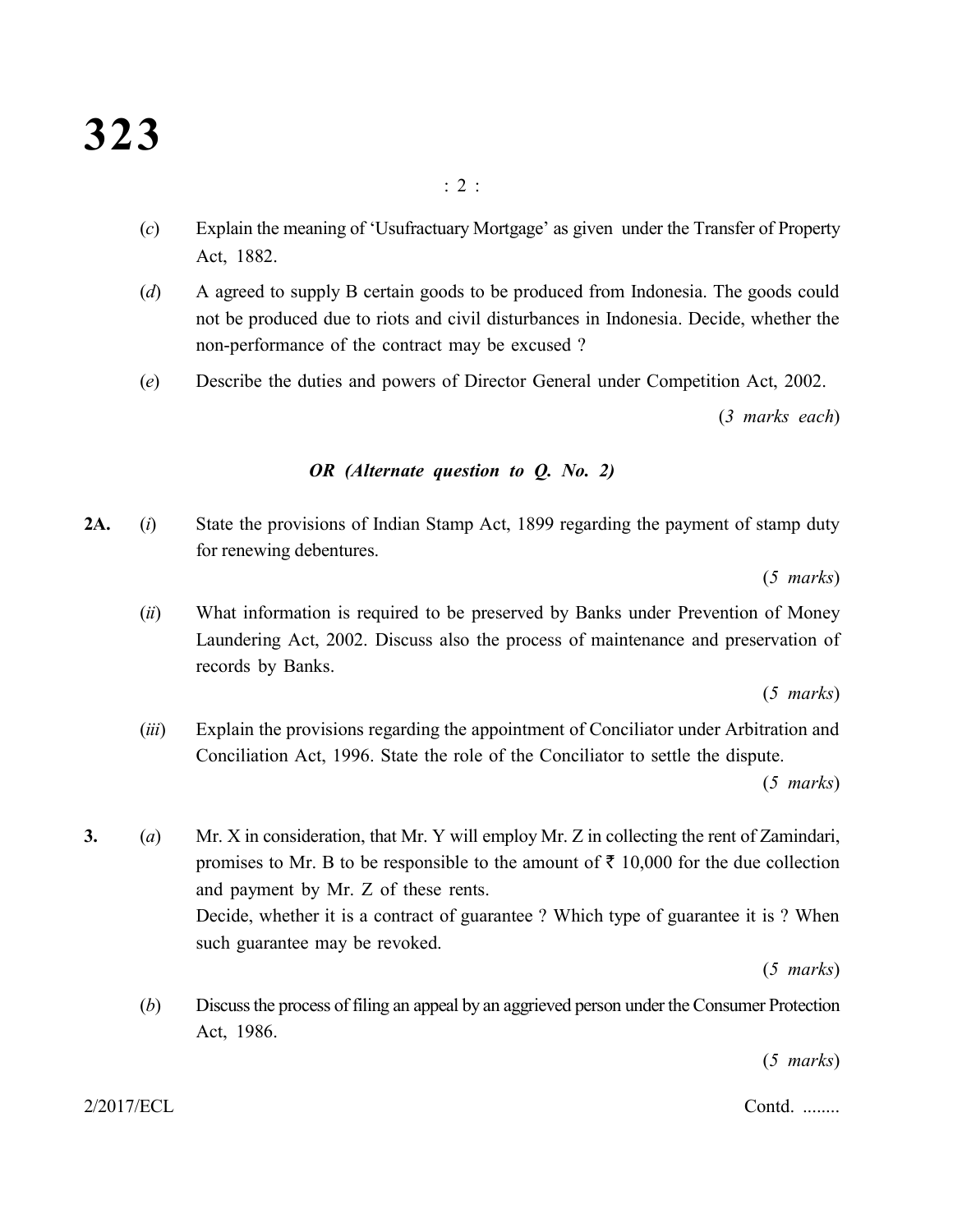(*c*) Mr. Ronu an Indian national, failed to realize and repatriate foreign exchange amounting to  $\bar{\tau}$  1 crore. Subsequently, Mr. Ronu realized that he has committed a contravention of the Foreign Exchange Management Act, 1999. He desires to compound the said offence. State, whether Mr. Ronu can do so ?

(*5 marks*)

**4.** (*a*) ''Competition spurs efficiency and improves consumer welfare. There is a close relationship between competition and economic efficiency''. How for do you agree with this statement ? Elucidate.

(*8 marks*)

(*b*) What is meant by the doctrine of "Lis-Pendens" under Transfer of Property Act, 1882. Discuss its essential elements.

(*7 marks*)

#### **PART-B**

**5.** (*a*) "Every non-standard weight and measure used in the course of trade is liable to be forfeited". Comment.

(*3 marks*)

(*b*) Explain the objectives behind the establishment of the Water (Prevention and Control of Pollution) Cess Act, 1977.

(*3 marks*)

(*c*) State the composition of Advisory Committee for the matters relating to Micro, Small and Medium Enterprises (MSME) Development Act, 2006.

(*3 marks*)

(*d*) Who can create a trust and who may be a trustee ?

(*3 marks*)

2/2017/ECL P.T.O. (*e*) State the procedure to take samples under Environmental Protection Act, 1986. (*3 marks*)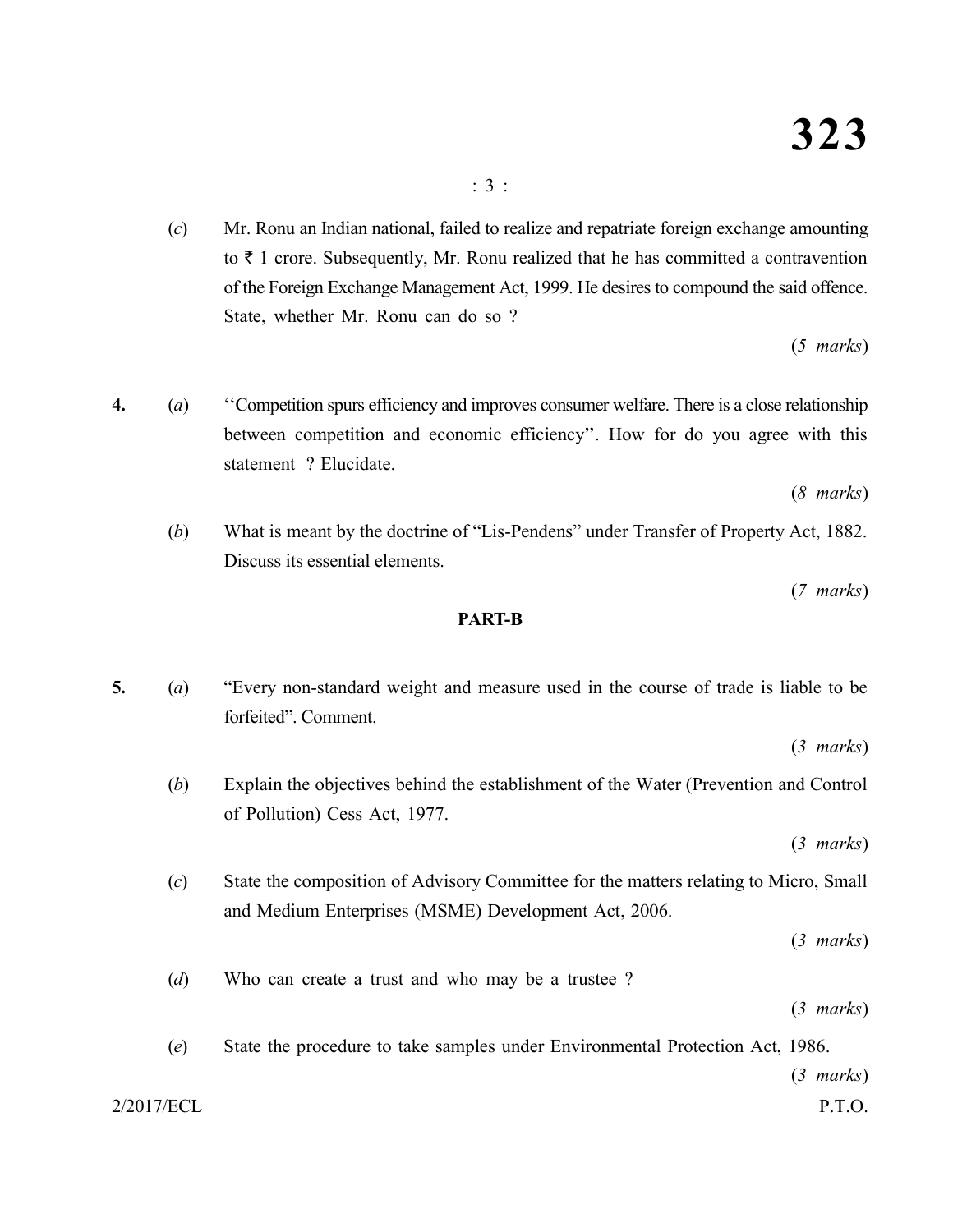#### : 4 :

#### *Attempt all parts of either Q. No. 6 or Q. No. 6A*

**6.** (*a*) "Industrial Policy, 1991 makes a definite break with the past". Do you agree with this view ? Explain with reference to Industrial Policy, 1991.

(*5 marks*)

(*b*) What is carbon credit ? Explain.

(*5 marks*)

(*c*) Who is empowered to appoint Authorized Controller ? State the functions and liabilities of such Authorized Controller under Essential Commodities Act, 1955.

(*5 marks*)

#### *OR (Alternate question to Q. No. 6)*

**6A.** (*i*) Discuss the procedure of amendment or alteration of the objects of society under Societies Registration Act, 1860.

(*5 marks*)

- (*ii*) State the documents whose registration is compulsory under Registration Act, 1908. (*5 marks*)
- (*iii*) Critically examine the powers of Central Government under Environmental Protection Act, 1986 for the protection and improvement of environmental conditions.

(*5 marks*)

 $\overline{\hspace{1.5cm}}$  0  $\overline{\hspace{1.5cm}}$ 

 $2/2017/ECL$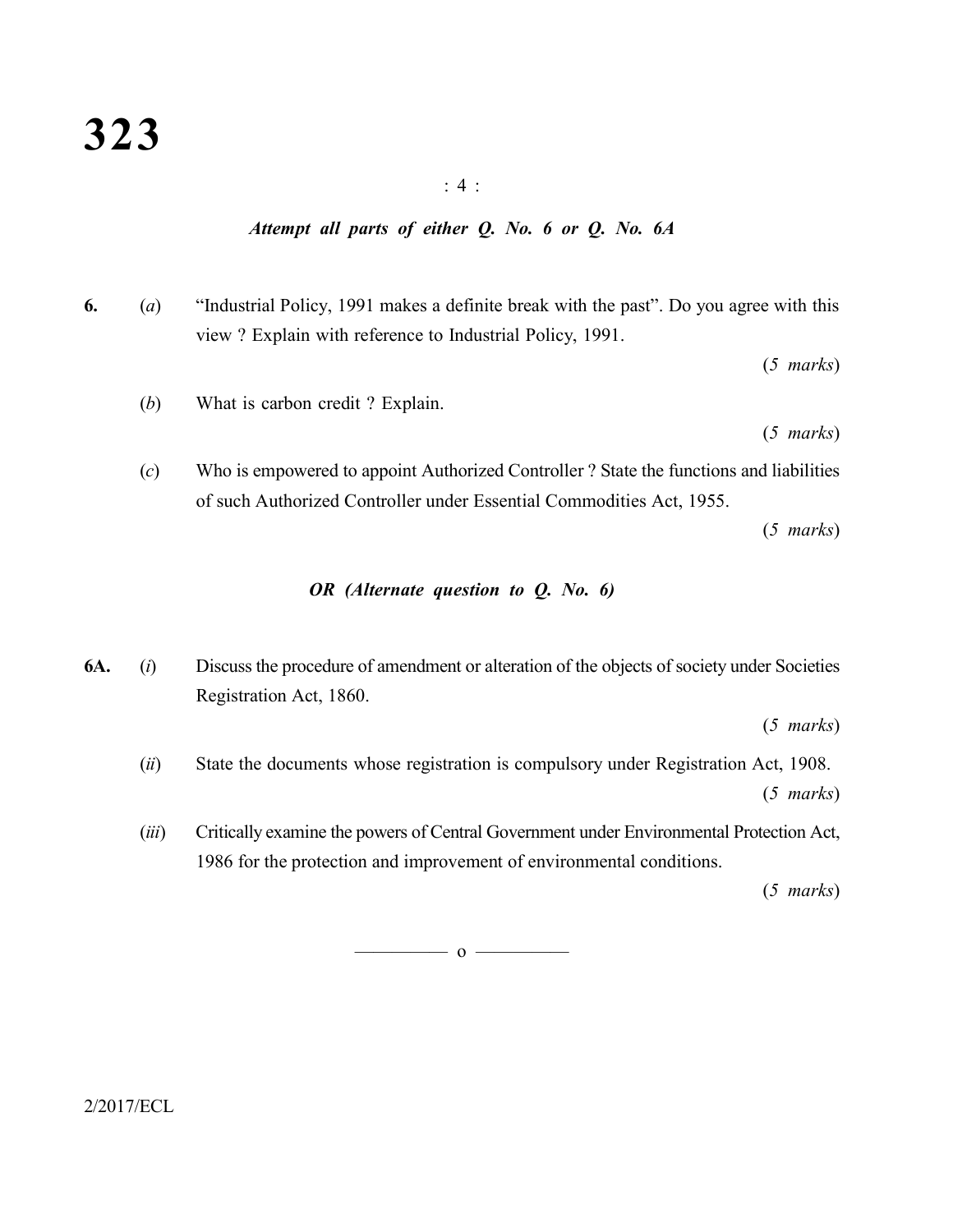*Roll No. .....................................*

*Time allowed : 3 hours Maximum marks : 100*

*Total number of questions : 6* Total number of printed pages : 4

*NOTE : Answer ALL Questions.*

#### **PART-A**

- **1.** (*a*) What do you mean by the Broadcast performer's right ? What are the exclusive rights of a broadcasting performer ?
	- (*b*) What is meant by contravention and compounding of contravention ?
	- (*c*) What constitutes 'abuse of dominance', under Competition Law ?
	- (*d*) "Contract cannot confer rights or impose obligations arising under it on any person or agent except the parties to the contract". Critically analyze this statement.
	- (*e*) What are the provisions for freezing of assets under Section 51A of the Unlawful Activities (Prevention) Act, 1967 ? Briefly discuss.

(*5 marks each*)

# *Attempt all parts of either Q. No. 2 or Q. No. 2A*

- **2.** (*a*) "Nothing new should be introduced in a pending litigation", is a well-known concept of property law. Critically evaluate this concept.
	- (*b*) Briefly explain categorically the conditions that are conducive to 'Cartelization'.
	- (*c*) Discuss the provision which is related to penalty for applying false trade mark under Trade Marks Act, 1999.
	- (*d*) Define the term 'Puisne Mortgage'.
	- (*e*) What is Conciliation ? Bring out some differences between Arbitration and Conciliation.

(*3 marks each*)

1/2018/ECL P.T.O.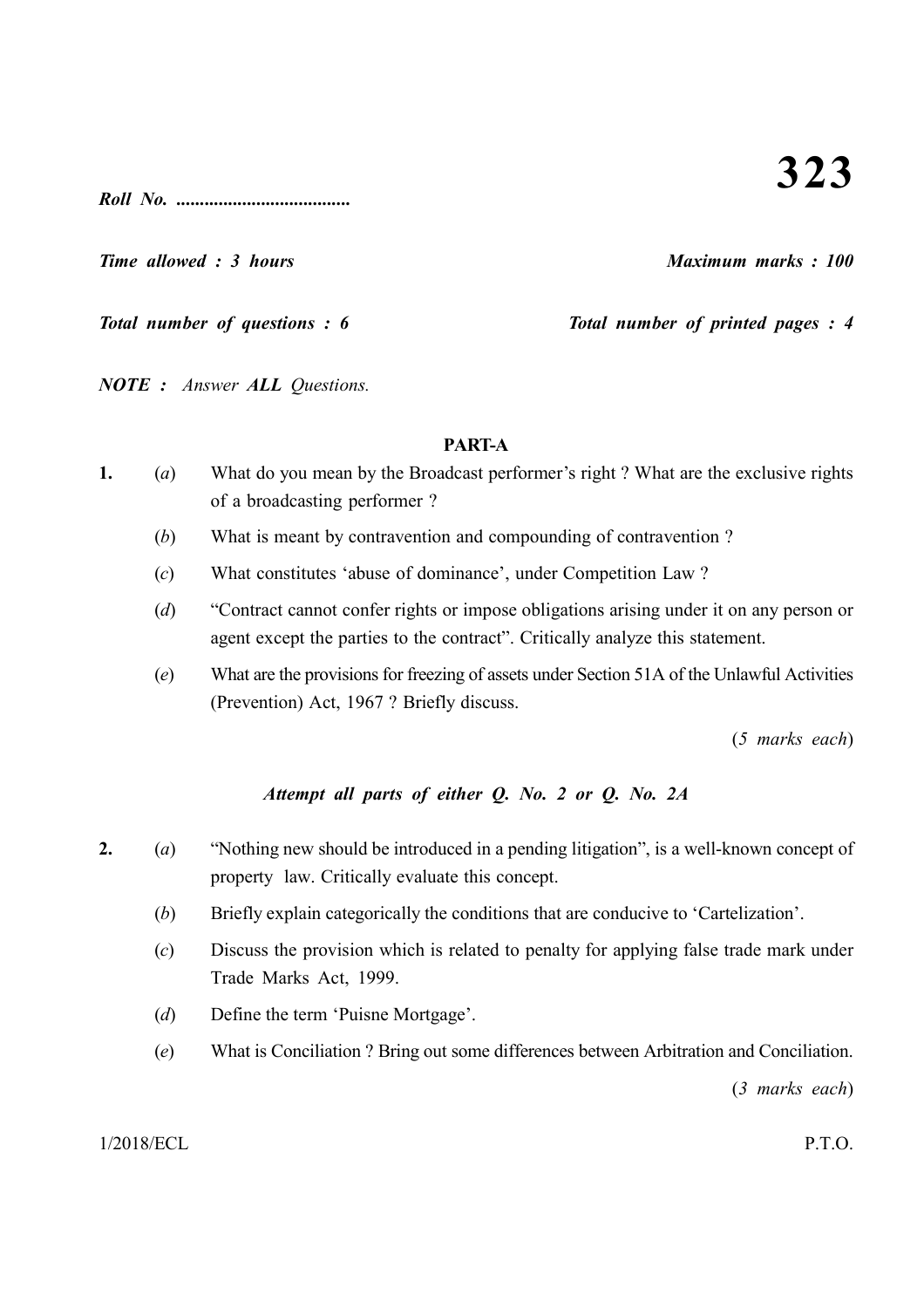# **323**

: 2 :

# *OR (Alternate question to Q. No. 2)*

**2A.** (*i*) Explain the meaning of 'Bill of Lading' under The Indian Stamp Act, 1899 ?

(*5 marks*)

(*ii*) John, who is a known minor, fraudulently overstates his age and takes delivery of a motor car after executing a promissory note in favour of the dealer for its price. He does not knowingly honour his promissory note; that is to say he does not pay the price of the said motor car.

What is the remedy available to the motor car dealer in the above situation ? Advise. (*5 marks*)

(*iii*) Distinguish between 'Capital Goods' and 'Consumer Goods' under Foreign Trade Policy of the Government of India.

(*5 marks*)

- **3.** (*a*) Gamaxo Ltd. offered a reward of  $\bar{\tau}$  10,000 by advertisement to anyone who infected influenza after using their smoke ball in the specified manner. Mrs. Upma uses smoke ball in the specified manner, but still infected by influenza. She claims the reward. Decide the case with the help of leading decided case laws and related sections of the Indian Contract Act, 1872.
	- (*b*) Discuss briefly the 'doctrine of part-performance', which is embodied in Section 53A of the Transfer of Property Act, 1882.
	- (*c*) Discuss the duties, powers and functions of Competition Commission of India.

(*5 marks each*)

#### 1/2018/ECL Contd. ........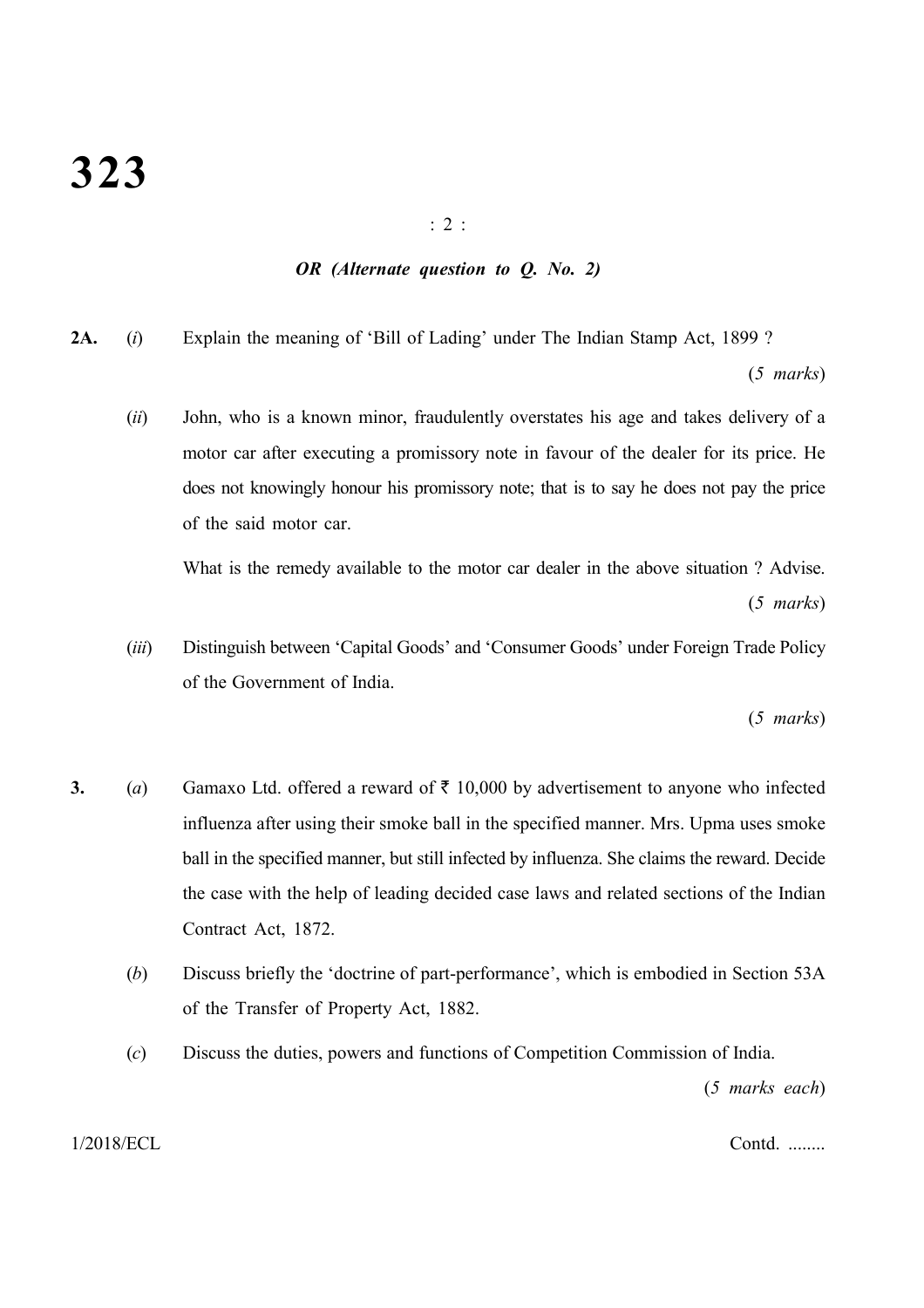**4.** (*a*) Discuss in detail, the grounds for setting aside arbitral award with special reference to public policy doctrine under the Arbitration and Conciliation Act, 1996.

(*8 marks*)

(*b*) State the composition of the "Competition Appellate Tribunal", comprising of qualification term provisions relating to Resignation and Restriction on employment after the resignation of chairperson and/or member; and who can represent the appellant before the Tribunal ?

(*7 marks*)

#### **PART-B**

- **5.** (*a*) Mohan bequeaths certain property to Sohan, requesting him to distribute it amongst such members of Ajay's family as Sohan should think most deserving. Does it create a trust ? Give reasons.
	- (*b*) Briefly explain the composition of Facilitation Council.
	- (*c*) The trust property consists of land, the trustee sells it to a purchaser for a consideration without notice of the trust. What are the options available to the beneficiary of the trust ?
	- (*d*) Rohan bequeaths certain property to Shyam, hoping he will continue with it in the family. Does it create the trust ? Explain.
	- (*e*) Discuss the provisions of National Green Tribunal Act, 2010 which deal with Appeal to the Supreme Court.

(*3 marks each*)

#### 1/2018/ECL P.T.O.